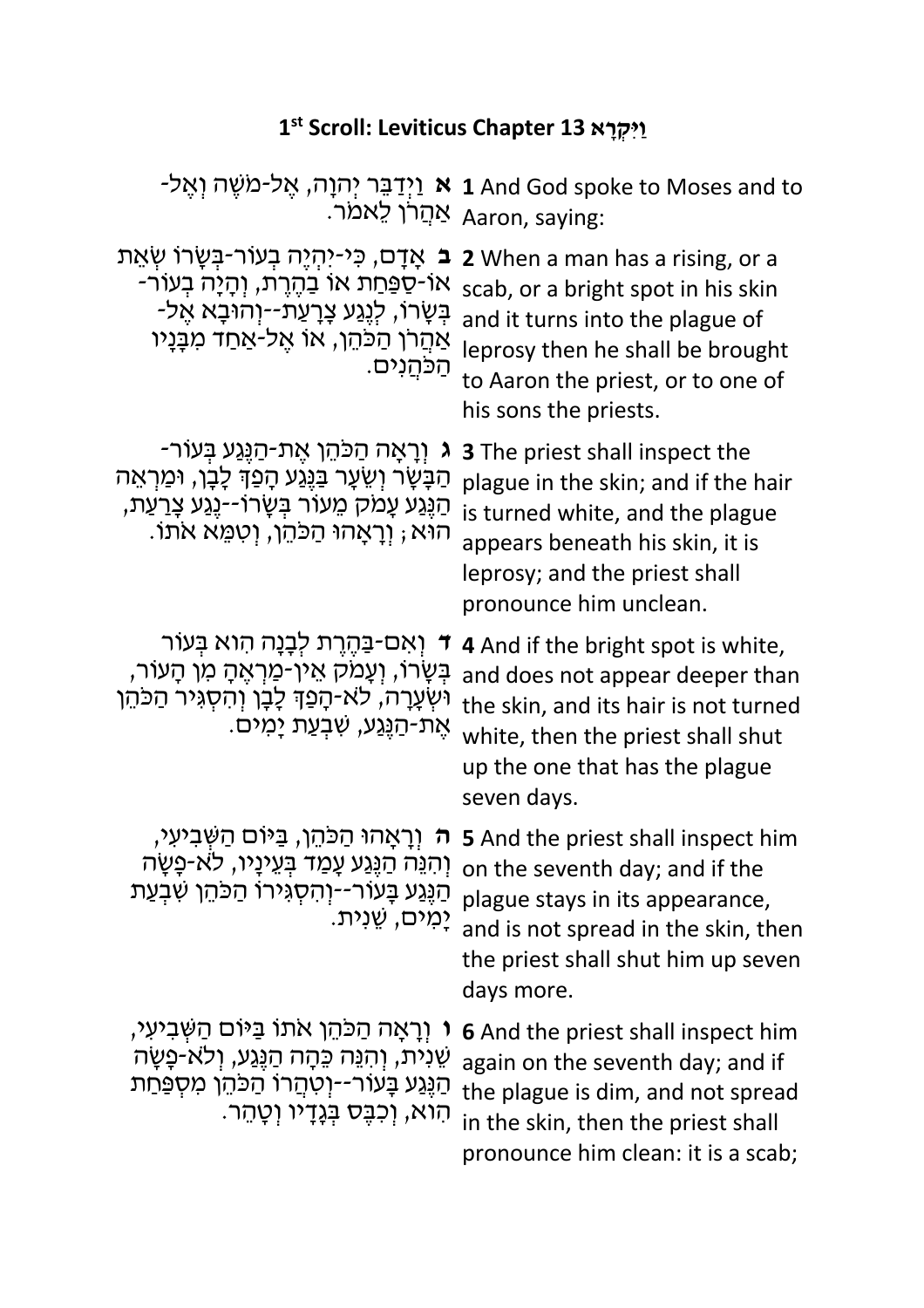|                                                                                                                                                | and he shall wash his clothes, and<br>be clean.                                                                                                                                                                    |
|------------------------------------------------------------------------------------------------------------------------------------------------|--------------------------------------------------------------------------------------------------------------------------------------------------------------------------------------------------------------------|
| ז וְאִם-פָּשׂה תִפְשֵׂה הַמְּסִפַּחַת<br>בָּעוֹר, אַחֲרֵי הֵרָאֹתוֹ אֶל-הַכֹּהֵן<br>ַלְטָהֳרָתוֹ ; וְנִרְאָה שֵׁנִית אֱל הַכֹּהֵן.             | <b>7</b> But if the scab is spread abroad<br>in the skin, after he has shown<br>himself to the priest for his<br>cleansing, he shall show himself to<br>the priest again.                                          |
| ּח וְרָאָה, הַכֹּהֵן, וְהָגֵּה פָּשְׂתָה<br>הַמִּסְפַּחַת, בָּעוֹר--וְטִמְּאוֹ הַכּהֵן <mark>,</mark><br>צָרַעַת הָוא. {פ                      | <b>8</b> The priest shall look, and if the<br>scab is spread, then the priest<br>shall pronounce him unclean: it is<br>leprosy.                                                                                    |
| <b>ָט</b> נֶגַע צְרַעַת, כִּי תִהְיֶה בְּאָדָם (<br>ּוְהוּבָא, אֵל-הַכֹּהֵן.                                                                   | <b>9</b> When man has leprosy, he shall<br>be brought to the priest.                                                                                                                                               |
| י וִרָאָה הַכֹּהֵן, וִהְנֵּה שָׂאֵת-לִבָּנָה<br>בָּעוֹר, וְהִיא, הָפִכָּה שֵׂעָר לָבָן ;<br>ּוּמְחִיַּת בָּשָׂר חַי, בַּשְׂאֵת.                | <b>10</b> And if the priest sees a white<br>rising which has turned the hair<br>white, with raw flesh in the rising,                                                                                               |
| <b>יא</b> צָרַעַת נוֹשֶׁנֵת הָוא בְּעוֹר בְּשֶׂרוֹ,<br>וְטְמְּאוֹ הַכֹּהֵן : לֹא יַסְגְּרֵנּוּ, כִּי טָמֵא<br>הוּא.                            | 11 it is an old leprosy and the<br>priest shall pronounce him<br>unclean; he shall not shut him up;<br>he is unclean.                                                                                              |
| בָּעוֹר, וְכִסְתָה הַצָּרַעַת אֵת כָּל-עוֹר<br>ּהַנֵּע, מֵראשׁוֹ וְעַד-רַגְלָיו--לִכָל-<br>ַמַרְאֵה, עֵינֵי הַכֹּהֵן.                          | <b>12</b> And if the leprosy breaks out <b>יב</b> יְאִם-פָּרוֹחַ תִּפְרַח הַצָּרַעַת,<br>over the skin, and the leprosy<br>covers all the skin of the one with<br>the plague from head to foot in<br>priest's view |
| <b>יג</b> ורָאָה הַכֹּהֵן, וְהִנֵּה כִסְתָה<br>-הַצָּרַעַת אֵת-כָּל-בִּשָׂרוֹ--וְטְהַר, אֵת<br>ּהַנְּגַע ִּ כִּלוֹ הָפַךְּ לָבָן, טָהוֹר הוּא. | 13 then the priest shall inspect;<br>and, if the leprosy has covered all<br>his flesh, he shall pronounce him<br>clean; it is all turned white: he is<br>clean.                                                    |
| <b>יד</b> וּבִיוֹם הֵרָאוֹת בּוֹ בָּשָׂר חַי,                                                                                                  | 14 But whenever raw flesh<br><sup>.אָבְע</sup> א. appears in him, he shall be                                                                                                                                      |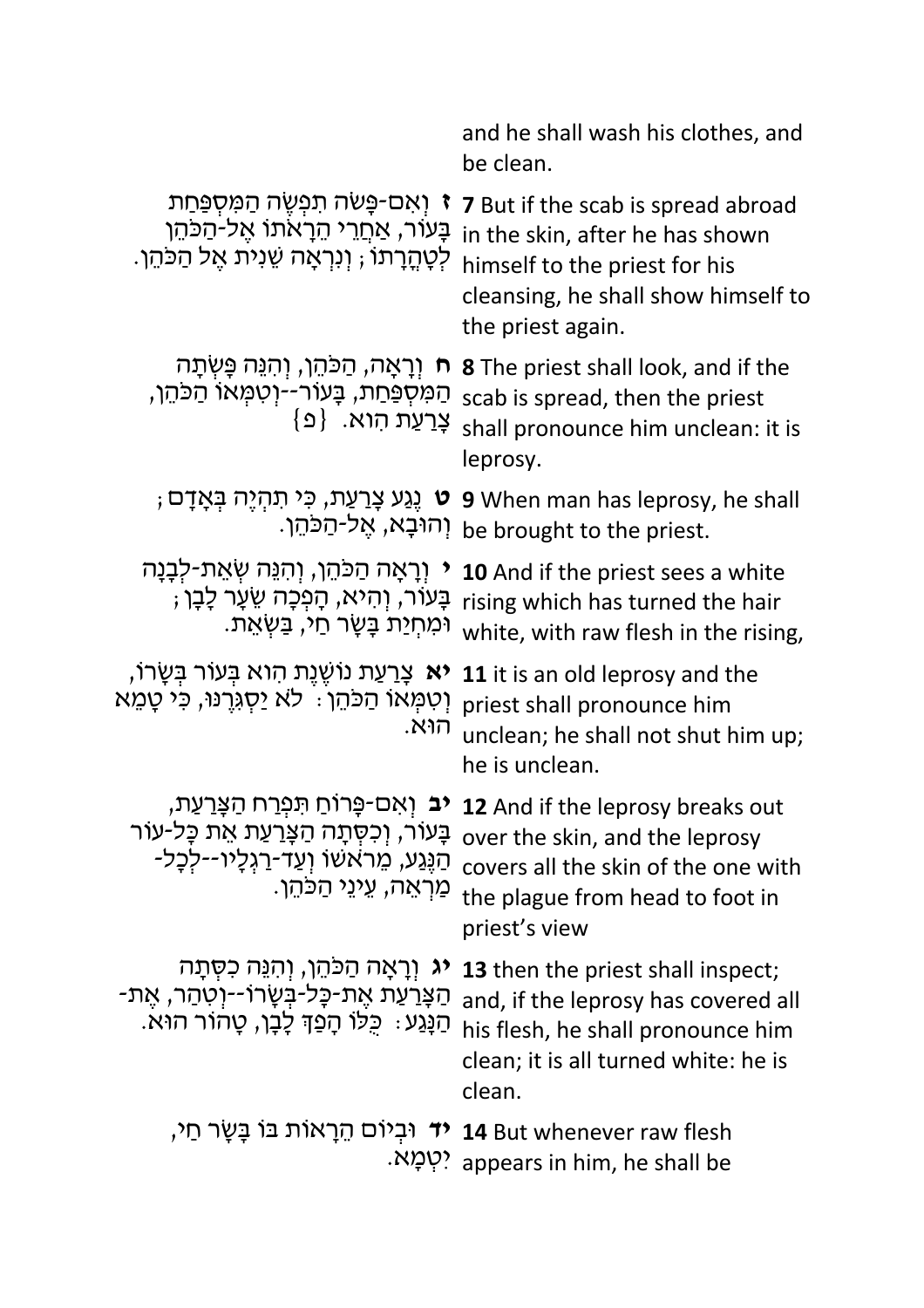unclean.

| יָר הַבָּשָׂר הַכֹּהֵן אֶת-הַבָּשָׂר הַחַי, <b>15</b> The priest shall inspect the raw<br>ּוְטִמְּאוֹ : הַבָּשָׂר הַחַי טָמֵא הוּא, <sub>flesh, and pronounce him unclean;</sub><br>.צְרַעַת הוּא the raw flesh is unclean: it is<br>leprosy. |
|-----------------------------------------------------------------------------------------------------------------------------------------------------------------------------------------------------------------------------------------------|
| <b>16</b> But if the raw flesh again is <b>טז</b> אוֹ כִי יָשׁוּב הַבָּשָׂר הַחַי, וְנֶהְפַּךְ<br>לְבָן ; וּבָא, אֶל-הַכֹּהֵן.<br>לְבָן ; וּבָא, אֶל-הַכֹּהֵן.<br>priest;                                                                     |
| the priest shall inspect him; יָרָאָהוּ, הַכֹּהֵן, וְהִגֵּה נֶהְפַּךְּ הַגֶּנַע,<br>and, if the plague is turned white, לְּכָן--יְטְהַר הַכֹּהֵן אֶת-הַגֶּנַע, טָהוֹר<br>הוּא. {פ}<br>him clean.                                              |

## **A** Econd Scroll: Genesis Chapter 1 בְּרֵאשִׁית

| <b>יד</b> וַיֹּאמֵר אֱלֹהִים, יִהִי מִארת<br>בּרִקִיעַ הַשָּׁמַיִם, לְהַבְדִּיל, בֵּין<br>הַיּוֹם וּבֵין הַלָּיְלָה ; וְהָיוּ לְאתת<br>וּלְמוֹעֲדִים, וּלִיָמִים וְשָׁנִים.                   | 14 And God said: 'Let there be<br>lights in the firmament of the<br>heaven to divide the day from the<br>night; and let them be for signs,<br>and for seasons, and for days and<br>years; |
|-----------------------------------------------------------------------------------------------------------------------------------------------------------------------------------------------|-------------------------------------------------------------------------------------------------------------------------------------------------------------------------------------------|
| <b>ָטו</b> וְהָיוּ לִמְאוֹרת בּרְקִיעַ הַשָּׁמַיִם,<br>ּלְהָאִיר עַל-הָאָרֵץ; וַיְהִי-כֵן.                                                                                                    | 15 and let them be for lights in the<br>firmament of the heaven to give<br>light upon the earth.' And it was so.                                                                          |
| <b>ַטז</b> וַיַּעַשׂ אֱלֹהִים, אֳת-שְׁנֵי<br>ּהַמָּאֹרֹת הַגְּדֹלִים ִּ אֱת-הַמָּאוֹר<br>ּהַגָּדל, לִמְמְשֶׁלֵת הַיּוֹם, וְאֵת-<br>הַמָּאוֹר הַקָּטן לִמְמְשֶׁלֵת הַלַּיְלַה,<br>ואת הכוכבים. | 16 And God made the two great<br>lights: the greater light to rule the<br>day, and the lesser light to rule the<br>night; and the stars.                                                  |
| ַ וַיּתֵן אתַם אֱלהים, בּרְקִיעַ<br>$\mathbf{v}$                                                                                                                                              | 17 And God set them in the<br>firmament of the heaven to give                                                                                                                             |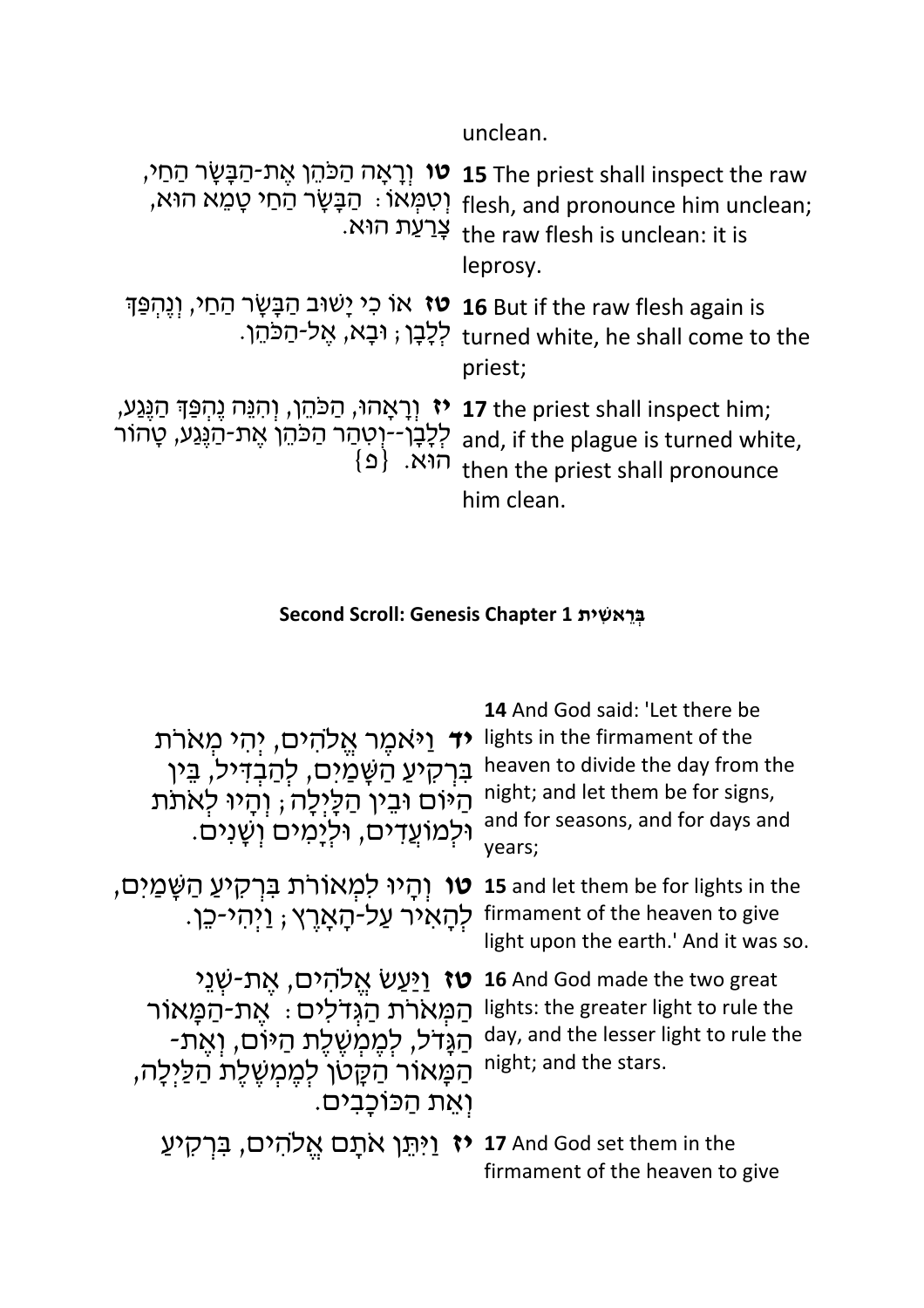,light upon the earth, הַשַּׁמַיִּם, לִהֲאִיר, עַל-הַאֲרֵץ.

**ח יְלִמְשִׁל, בַּיּוֹם וּבַלַיְלָה, 18** and to rule over the day and ; רְאוֹר וּבִין הַאוֹר וּבִין הַחֹשֶׁךָ over the night, and to divide the יִיַּרְא אֱלהים, כִּי-טוֹב. light from the darkness; and God saw that it was good.

## **Third Scroll: Exodus Chapter 12 שְׁתוֹמ**

**אַ יַ<sup>אָ</sup>אָמֶר יְהוָה אֶל-מִשֶּׁה 1** And God spoke to Moses and Aaron in ַלְ-אַהֲרֹן, בְּאֶרֶץ מִצְרַים the land of Egypt, saying: .רֹמאֵל **ב** שׁאֹר ,םֶכָל הֶזַּה שֶׁדֹחַה **2** 'This month shall be to you the ּחֲדָשִׁים : רֹאשׁוֹן הוּא לָכֶם, beginning of months; it shall be the first .month of the year to you לְחָדְשֵׁי הַשָּׁנָה " **ג** דַּבְּרוּ, אֶל-כָּל-עֲדַת יִשְׂרָאֵל **3** Speak to all the congregation of Israel, שֶׁר, כַּעָשׁר, לַחֹדֶשׁ saying: In the tenth day of this month ְהַזֶּה הִיֹּקִיחוּ לָהֶם, אִישׁ שֶׂה לְבִית-אָבֹת--שֶׂה לַבָּית. they shall take to them every man a lamb, according to their fathers' houses, a lamb for a household; **ד** וְאִם-יִמְעַט הַבַּיִת, מִהְיוֹת 4 and if the household be too little for a ้ מִשֶּׂה--יְלָקַח הוּא וּשְׁבֵנוֹ lamb, then shall he and his neighbour ְהַקָּרב אֱל-בֵּיתוֹ, בִּמִכְסַת ,תְּמִיׁ יִבְלוֹ the number of the souls; according to<br>המשטח האופל המשתח המשתח המשתח המשתח המשטח המשתח המשתח המשתח המשתח המשתח המשת .<br>תּכִסוּ עַל-<u>הָשֶ</u>ׂה. next to his house take one according to every man's eating you shall make your count for the lamb. ּיְחָת תָּמִיּם זָכָר בֶּן-שָׁנָה, s Your lamb shall be without blemish,<br>יִהְיֶה לָכֶם ; מִן-הַכְּבָשִׂים וּמִן- male of the first year; you shall take it הְעִיִּים, תִּקְּחוּ, **ָה** תְּמִיּם זָכָר בֵּן-שָׁנָה, s Your lamb shall be without blemish, a from the sheep, or from the goats;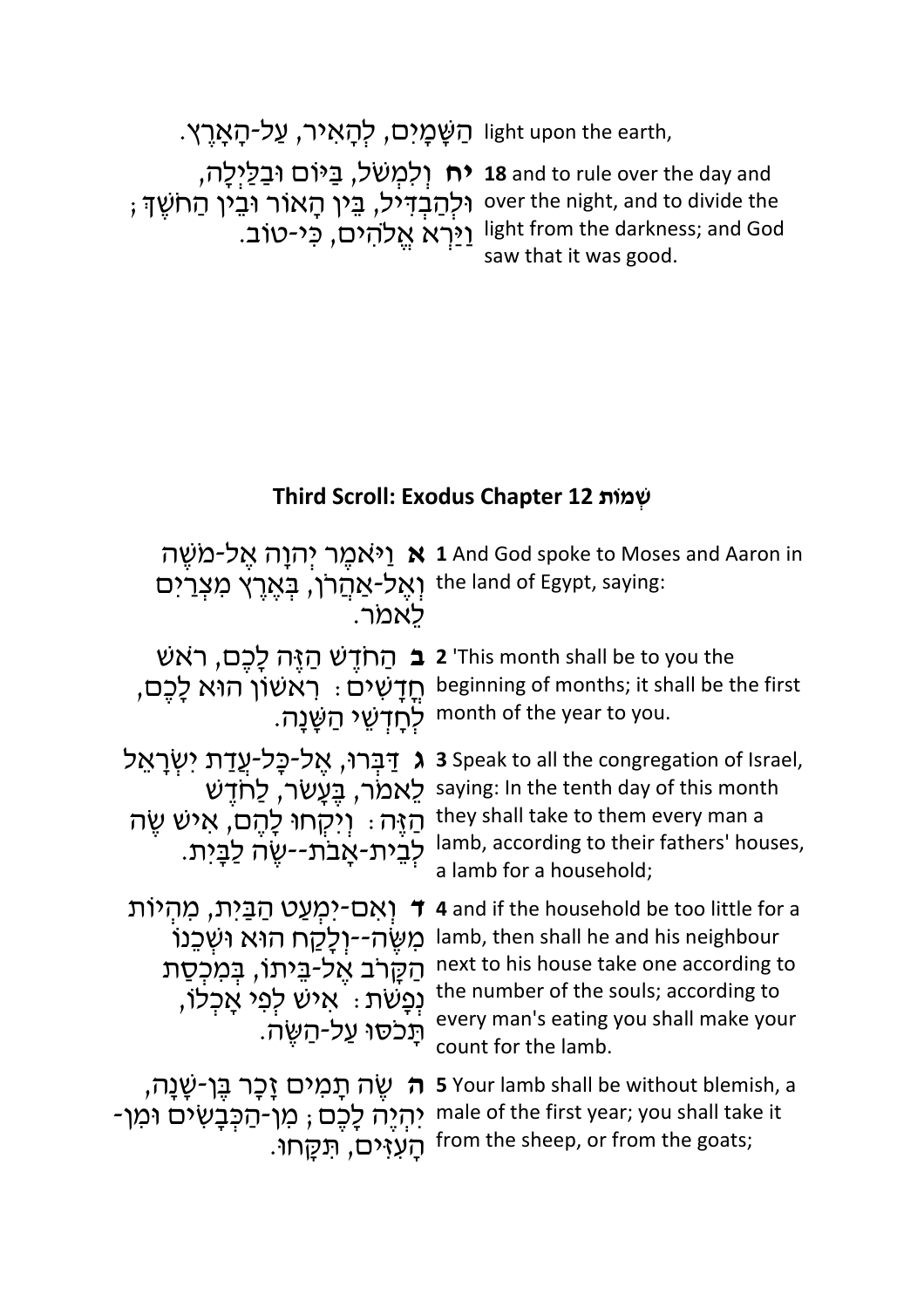| ו וְהָיָה לָכֵם לְמִשְׁמֵרֵת, עַד<br>ּאַרְבָּעָה עָשָׂר יוֹם לַחדֵשׁ הַזֵּה<br>ּיְשַׁחֲטוּ אתוֹ, כּל קְהַל עֲדַת-<br>ישְׂרָאֵל--בֵּין הָעַרְבָּיִם.                                                 | 6 and you shall keep it to the fourteenth<br>day of the same month; the whole<br>assembly of the congregation of Israel<br>shall kill it at dusk.                                                                               |
|-----------------------------------------------------------------------------------------------------------------------------------------------------------------------------------------------------|---------------------------------------------------------------------------------------------------------------------------------------------------------------------------------------------------------------------------------|
| ז וְלַקְחוּ, מִן-הַדָּם, וְנָתְנוּ עַל-<br>ּשְׁתֵּי הַמְזוּזת, וְעַל-הַמַּשְׁקוֹף-<br>-עַל, הַבַּתִּים, אֲשֶׁר-יאכְלוּ<br>אתו, בַּהֵם.                                                              | 7 And they shall take of the blood, and<br>put it on the two side-posts and on the<br>lintel, upon the houses wherein they<br>shall eat it.                                                                                     |
| וְאַכְלוּ אֶת-הַבָּשָׂר, בַּלַיִלַה<br>$\bigcap$<br>ּהַזֶּה ִּ צִלִּי-אֵשׁ וּמַצּוֹת, עַלֹ-<br>מִררִים יאכִלְהוּ.                                                                                   | 8 They shall eat the flesh in that night,<br>roast with fire, and unleavened bread;<br>with bitter herbs they shall eat it.                                                                                                     |
| <b>ט</b> אַל-תּאכְלוּ מִמֵּנּוּ נַא,<br>ּוּבַשֶׁל מִבְשָּׁל בַּמַּיִּם ִּ כִּי אִם-<br>צִלִי-אֵשׁ, ראשׁוֹ עַל-כְּרַעַיו<br>וִעֲל-קרִבּו.                                                            | 9 Eat not of it raw, nor sodden at all with<br>water, but roast with fire; its head with<br>its legs and with the inwards thereof.                                                                                              |
| ַוְלֹא-תוֹתִירוּ מִמְּנוּ, עַד<br>בּקֵר ; וְהַנּתָר מִמֵּנּוּ עַד-בּקֵר,<br>ַּבַאֵשׁ תַּשְׂרֹפוּ.                                                                                                   | 10 And you shall let nothing of it remain<br>until the morning; but that which<br>remains of it until the morning you shall<br>burn with fire.                                                                                  |
| <b>יא</b> וְכַכָה, תּאכִלוּ אתוֹ--<br>מָתְנֵיכֶם חֲגָרִים, <u>נַעֲל</u> ִיכֵם<br>בִּרַגְלֵיכֵם וּמַקֵּלְכֵם בִּיֵדְכֵם;<br>וַאֲכַלְתֵּם אתוֹ בִּחִפָּזוֹן, פֵּסַח<br>הוּא לַיהוַה.                  | 11 Thus shall you eat it: with your loins<br>girded, your shoes on your feet, and<br>your staff in your hand; and you shall eat<br>it in haste--it is God's Passover.                                                           |
| וְעָבַרְתִּי בְאֶרֶץ-מִצְרַיִּם,<br>בַּלַיִלַה הַזֶּה, וְהִכֵּיתִי כַל-בִּכוֹר<br>-בְּאֶרֶץ מִצְרַיִם, מֵאָדָם וְעַד<br>בְּהֵמַה ; וּבְכָל-אֱלֹהֶי מִצְרַיִּם<br>ּאֶעֱשֶׂה שְׁפָטִים, אֲנִי יִהוַה. | <b>12</b> For I will go through the land of Egypt<br>in that night, and will smite all the first-<br>born in the land of Egypt, both man and<br>beast; and against all the gods of Egypt I<br>will execute judgments: I am God. |
| וְהָיָה הַדָּם לָכֶם לְאת, עַל<br>הַבָּתִּים אֲשֶׁר אַתֵּם שַׁם,<br>וִרַאִיתִי אֵת-הַדָּם, וּפָסַחְתִּי                                                                                             | <b>13</b> And the blood shall be to you for a<br>token upon the houses where you are;<br>and when I see the blood, I will pass over<br>you, and there shall no plague be upon                                                   |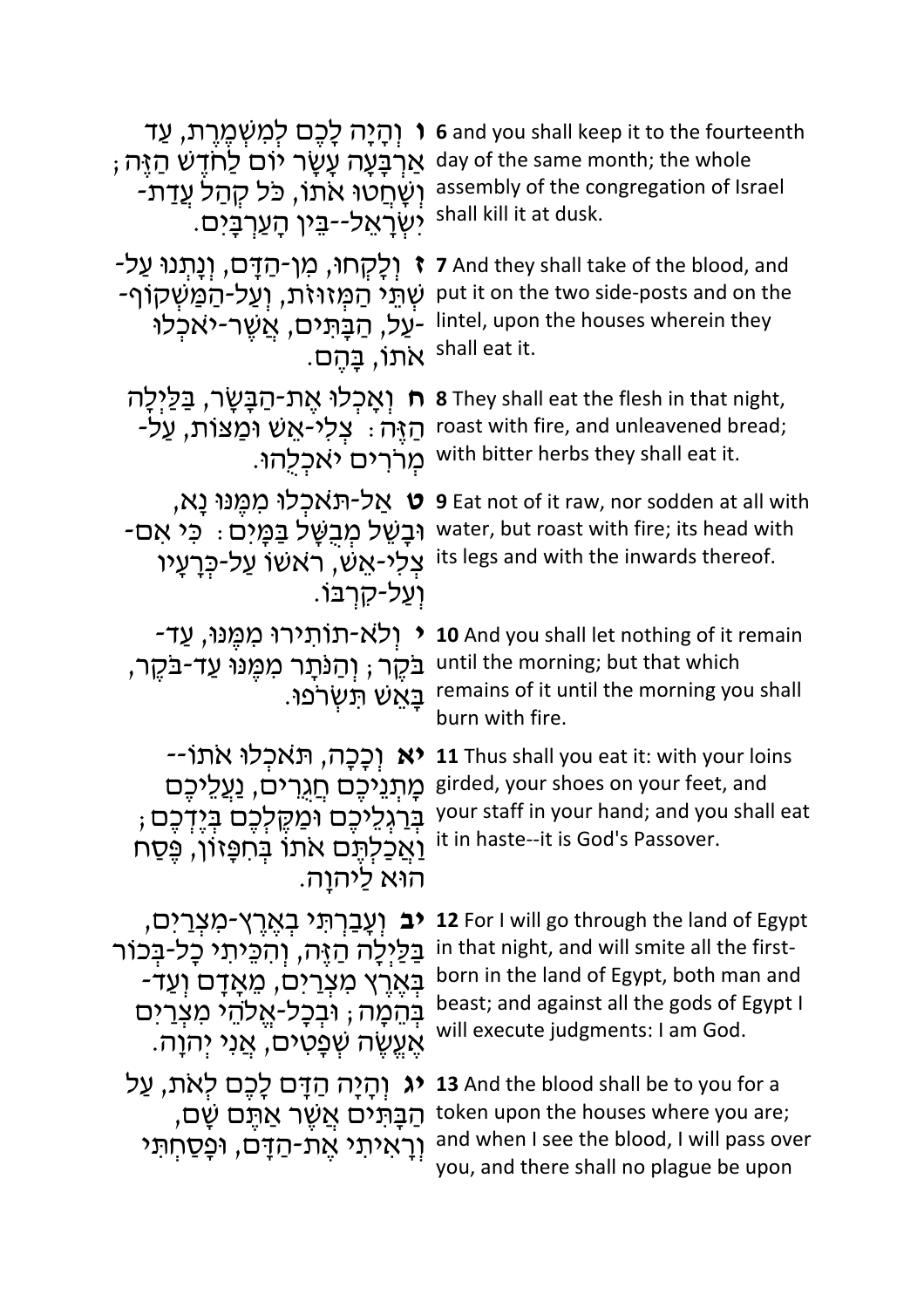ּיתְיָה בָכֶם נֶגֶף you to destroy you, when I smite the land of Egypt. לְמַשְׁחִית, בְּהַכִּתִי בְּאֶרֶץ .מצרים

לֵיהוַה : לְדֹרֹתֵיכֶם, חָקֵת ַעוֹלָם תְּחָגְּהוּ.

**די** םֶכָל הֶזַּה םוֹיַּה הָיָהְו **14** And this day shall be to you for a לְזָכָּרוֹן, וְחַגּתֶם אֹתוֹ חַג memorial, and you shall keep it a feast to God; throughout your generations you shall keep it a feast by an ordinance for ever.

> bread; howbeit the first day you shall put away leaven out of your houses; for whoever eats leavened bread from the first day until the seventh day, that soul

shall be cut off from Israel.

**וט שִׁבְעַת יָמִים, <u>מ</u>ַצוֹת Ωטן נ***ו***צוֹת <b>15** Seven days shall you eat unleavened תִאכלוֹ--אִד בִּיּוֹם הראשׁוֹו, ָתְּשָׁבִּיְתוּ שָׂאָר מִבְּתִּיכָם: כֵּי כָּל-אֹכֵל חָמֵץ, וְנִכְרְתָה הַנֶּפֶשׁ הַהוא מִיּשְׂרָאֵל--מִיּוֹם<br>הַרִאשׁן, עַד-יוֹם הַשָּׁבִעִי.

**טז** וּבַיּוֹם הָראשוֹן, מִקְרָא-<br>קִדָּשׁ, וּבַיּוֹם הַשְּׁבִיעִי, מִקְרָא-<br>קדש יהיה לכם : כּל-מְלַאכָה, לֹא-יֵעֲשֶׂה בַהֶם--אֲדִּ ְאֲשֶׁר יֵאָכֵל לְכָל-נֶפֶשׁ, הוּא ֹלְבַדוֹ יֵעֲשֶׂה לַכִּם.

**16** And in the first day there shall be to you a holy convocation, and in the seventh day a holy convocation; no manner of work shall be done in them, save that which every man must eat, that only may be done by you.

**יז** וּשְׁמַרְתֵּם, אֱת-הַמַּצּוֹת, כִּי ַבְּעֲצֵם הַיּּוֹם הַזֶּה, הוֹצֵאתִי אֶת-צִבְאוֹתֵיכֶם מֶאֱרֶץ מִצְרָים; וּשְׁמַרְתֵּם אֵת-הַיּוֹם ְהַזֶּה, לְדֹרֹתֵיכֶם--חֻקַּת עוֹלָם.

**יח** בָּראשׁן בִּאַרְבָּעָה עָשָׂר יּוֹם לַחְדֵשׁ, בָּעֱרֶב, תִּאכְלוּ, מצת: עד יום האחד וְעֵשְׂרִים, לַחְדֵשׁ*--בָּ*עֲרָב.

יט שִׁבְעַת יַמְים--שִׂאר, לֹא יִמָּצֵא בִּבָּתֵּיכֵם : כִּי כָּל-אַכֵל ְמַחְמֵצֶת, וְנְכְרְתָה הַנֵּפֵש הַהִוא מֶעֲדַת יִשְׂרַאֵל--בַּגֶּר,

**17** And you shall observe the feast of unleavened bread; for in this same day have I brought your hosts out of the land of Egypt; therefore shall you observe this day throughout your generations by an ordinance for ever.

**18** In the first month, on the fourteenth day of the month at even, you shall eat unleavened bread, until the twenty-first day of the month at evening time.

**19** Seven days shall there be no leaven found in your houses; for whosoever eats that which is leavened, that soul shall be cut off from the congregation of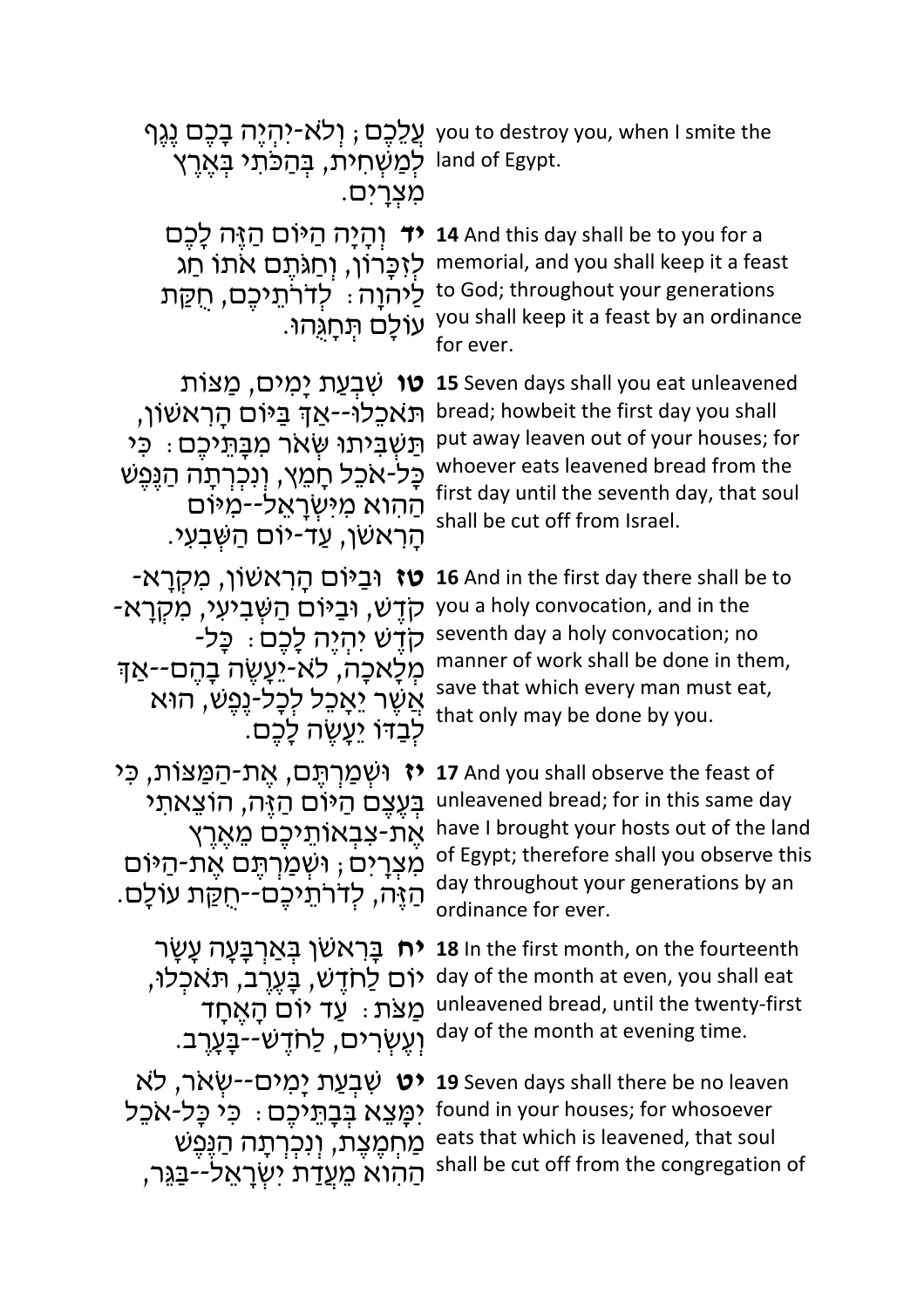|                                                                   | רִבְאֱזְרַח הַאֲרֵץ. Israel, whether he be a traveller, or one<br>that is born in the land.                          |
|-------------------------------------------------------------------|----------------------------------------------------------------------------------------------------------------------|
| your habitations shall you eat בְּכֵל, מוֹשְׁבֹתֵיכֶם, תֹּאכְלוּ, | ; כָּל-מַחְמֵצֵת, לֹא תאכֵלוּ <b>20</b> You shall eat nothing leavened; in all<br>{פ <sup>}</sup> unleavened bread.' |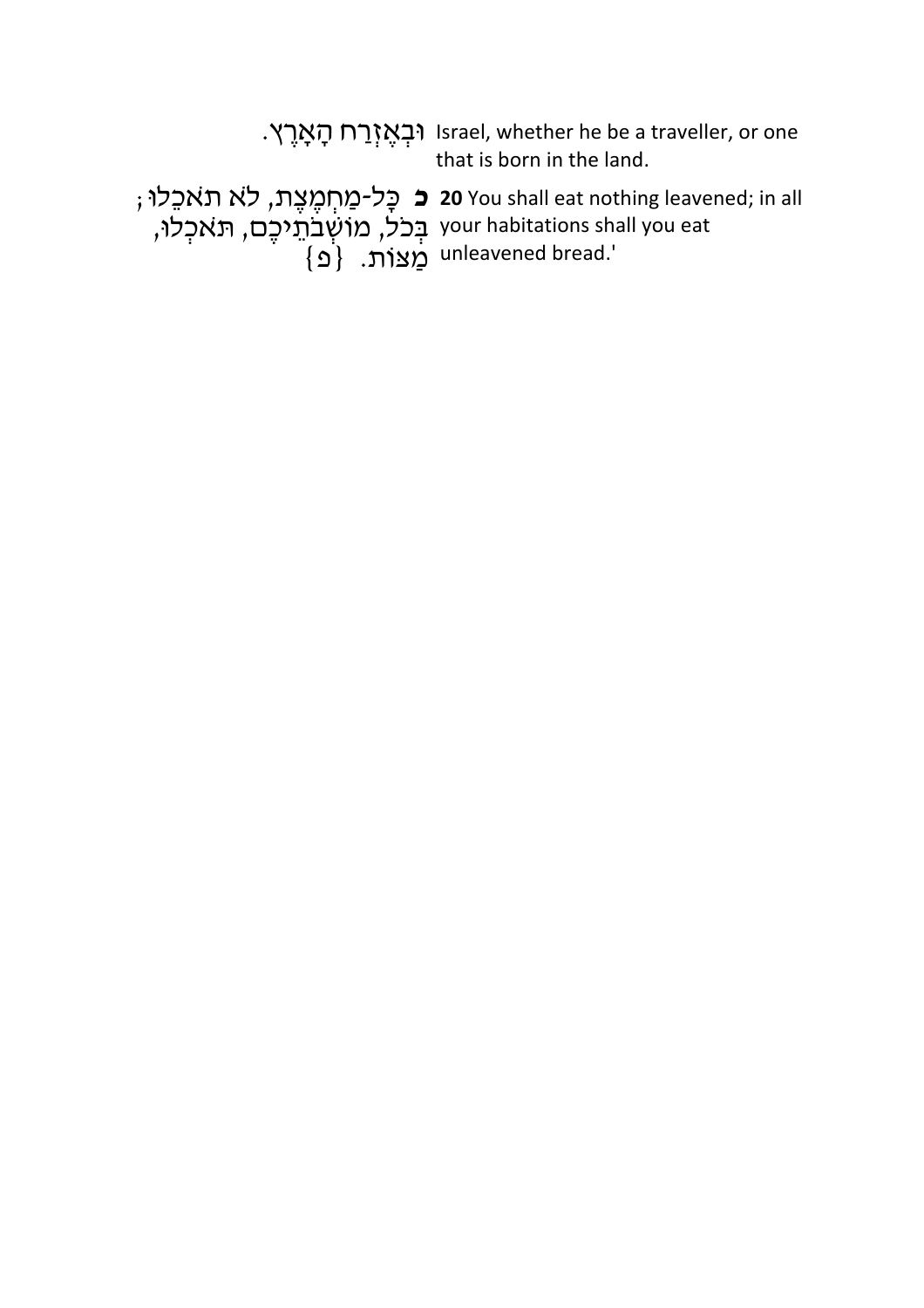Haftarah Shabbat Hachodesh: I Kings 23:1-11; 14-27; Isaiah 66:23

King Josiah ordered that all the elders of Judah and Jerusalem should be gathered before him. Then the King went up to the House of God with all the men of Judah and the inhabitants of Jerusalem with him along with the priests, prophets and all the people, great and small. He read in their hearing all the words of the book of the covenant which was found in the House of God. The king stood the platform and made a covenant before God to walk in his ways keep his commandments, his testimonies, and his statutes with all his heart and soul and to confirm the words of the covenant that was written in this book. And all the people paid attention to it.

Then the King commanded Hilkiah the High Priest and the lesser priests, to bring out of God's Temple all vessels made for Baal and Asherah and all the stars of the heavens. He burned them outside Jerusalem in the Kidron fields and carried their ashes to Beth- El. He got rid of the idolatrous priests whom the Kings of Judah had appointed to offer sacrifices in high places in the cities of Judah and around Jerusalem. They too had offered sacrifices to Baal, to the sun, the moon and all the constellations of the stars. And he took the Asherah from House of God, took it outside Jerusalem to the Brook of Kidron and burnt it there, ground it into powder, and scattered the powder over graves of the common people.

Nevertheless the priests of the high places did not come up to the altar of God in Jerusalem, but they did eat unleavened bread with their kinfolk. The king destroyed Tophet in the Valley of Hinom, so that no one could continue to make their children pass through the fire to the god Molech.